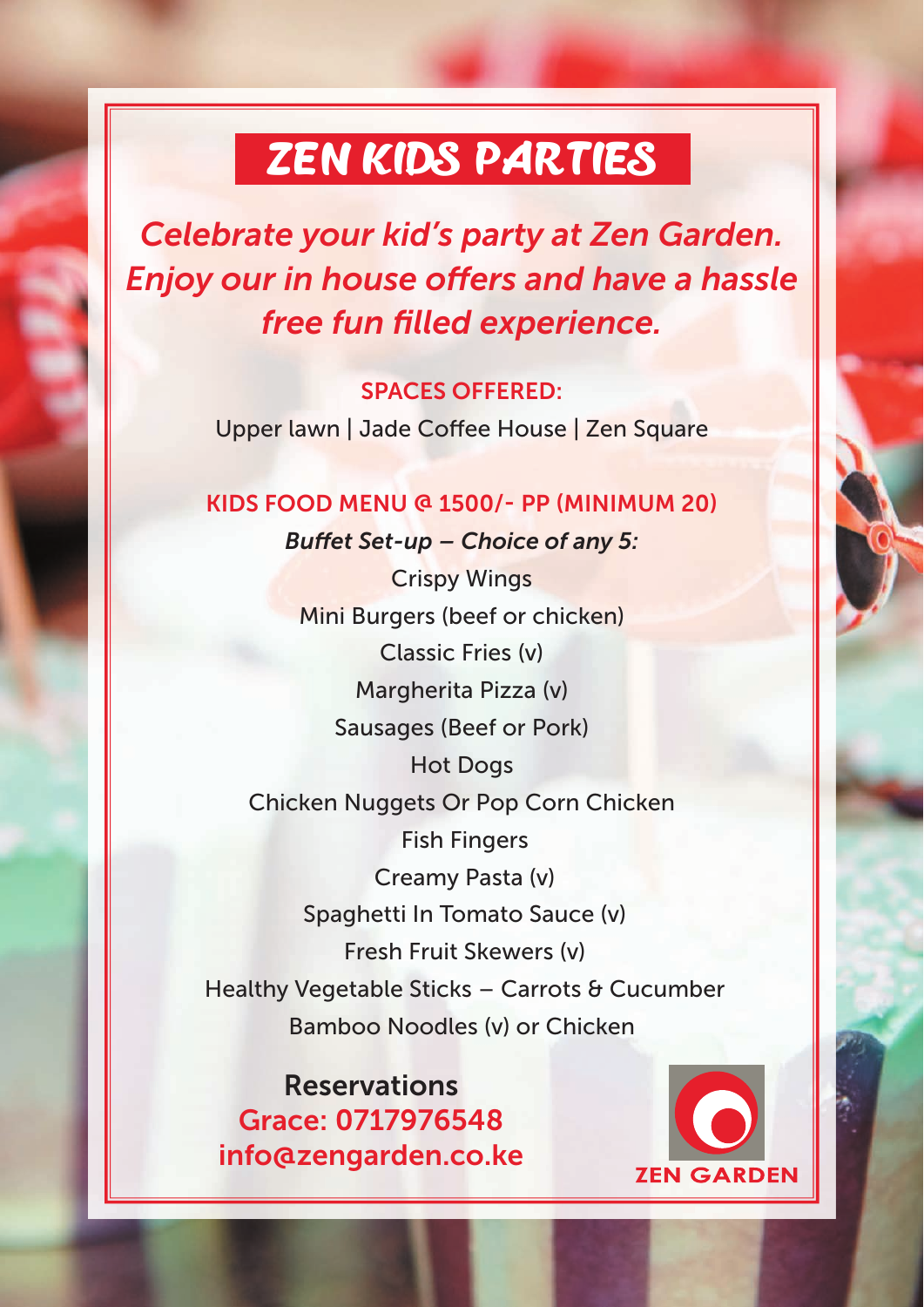## **ZEN KIDS PARTIES**

### SWEET TREATS *Rainbow Cake | 4500/KG*

Layers of colorful sponge cake filled with fresh vanilla cream or choice of coloured butter icing.

### *Kids Kit Kat Kake | 4500/KG*

Chocolate and cream layered sponge, decorated with Kit Kat and Smarties

#### *Kids Kinder Cake/ 4500/KG*

Vanila or Chocolate Sponge cake, topped with chocolate butter cream and kinder chocolates

*Cupcakes* - Chocolate, Vanilla, Red Velvet, Coconut or Rainbow | 200 each *Mini Chocolate Mousse* | 250 each *Popcorn* @ 3000/- for 20 kids *Gelato Waffle Cones or Cups @350/ each* 

### THIRSTY KIDS

*(Drinks will be charged based on consumption) Milkshakes* by Litre @ 2500 (Chocolate, Vanilla, Strawberry or Banana) *Sodas* – 300/- | *Water* 1 Litre – 350/- *Fresh Juice* – 1000/Litre | *Packet Juice* @ 950/- Litre

Reservations Grace: 0717976548 info@zengarden.co.ke